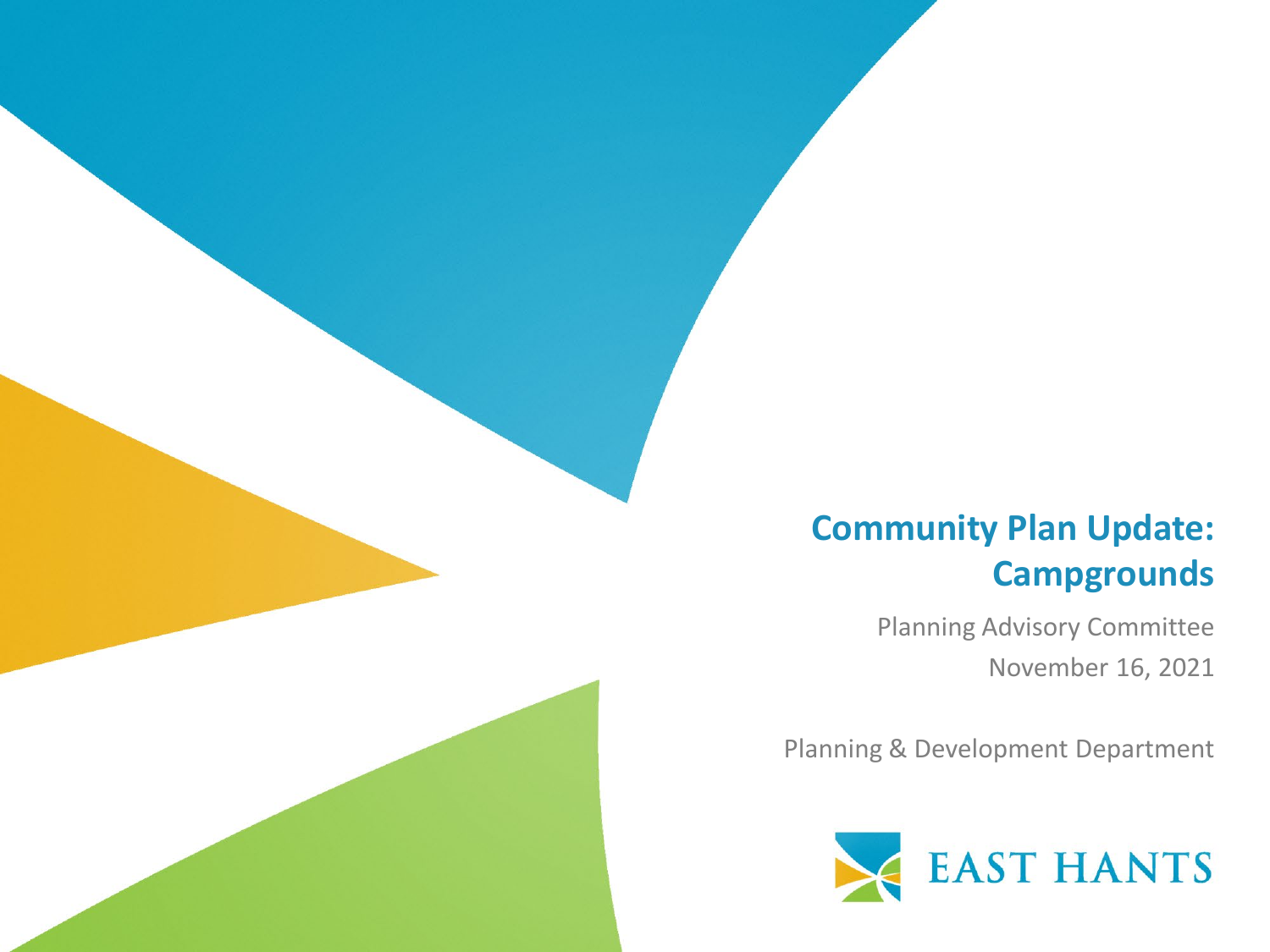# Background

- Creating regulations for campground developments was not initially on the list of land uses needing review.
- However, during the Plan Update Open Houses and the Plan Update Community Survey, it became apparent that residents in more rural areas felt that campground regulations did need to be considered.
- Campgrounds are currently permitted as-of-right in the Rural Use (RU) Zone.
- Only minimum lot provisions have to be adhered to; there are no provisions related to campground development.
- Campgrounds located in the future planned area do not currently require a Development permit.

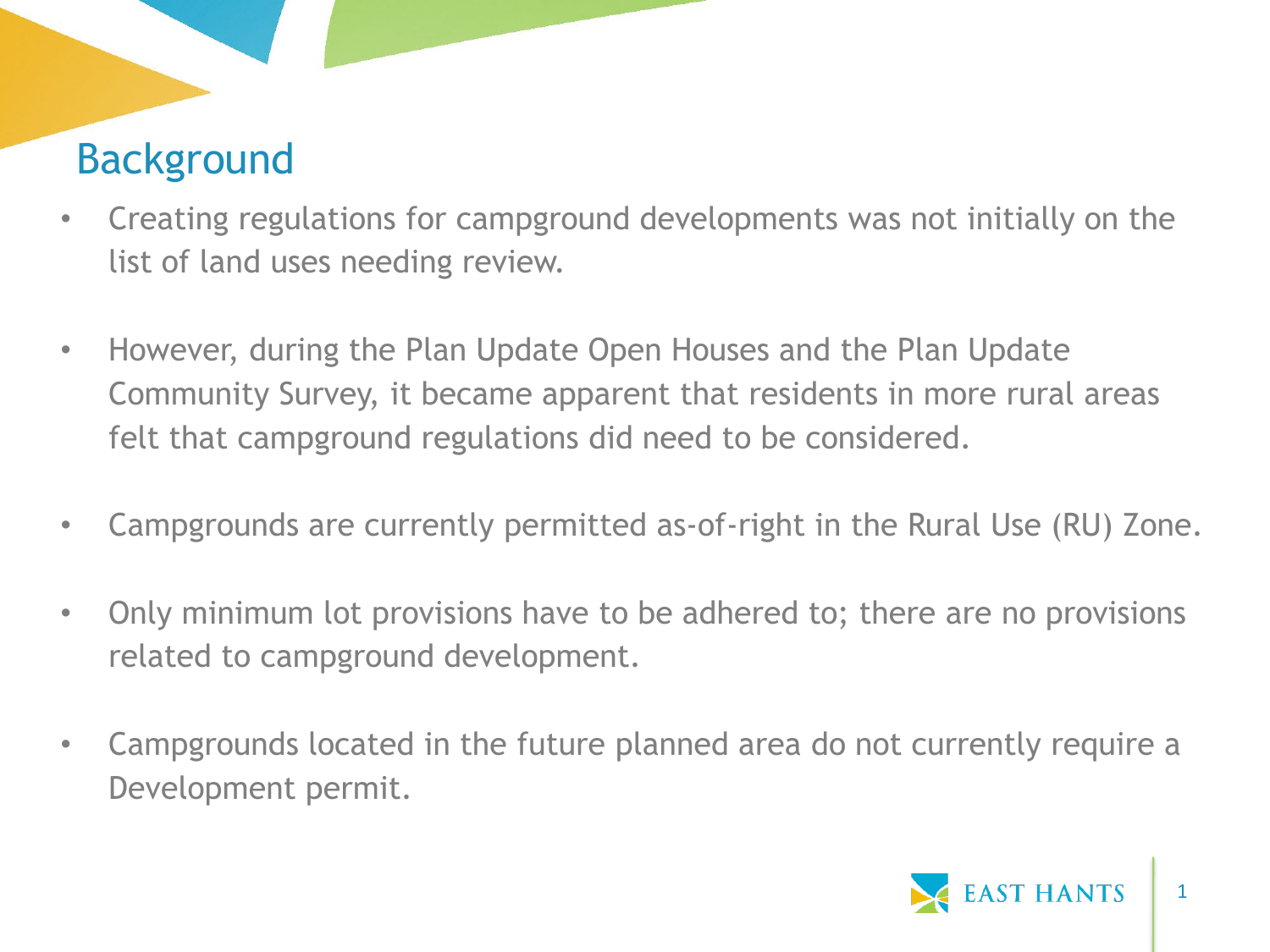## **Discussion**

- Feedback from Plan Update Open Houses and Community Survey include:
- *No campgrounds within 1 km from a home.*
- *Concerned with the number of RVs on a property.*
- *RVs – yes, there should be a limit to unpermitted RVs on a lot that is not a campground.*
- *No more campgrounds.*
- *Suddenly allowing an 80-slot private campground to develop in a quiet rural small community where there was a cohesive mix of peaceful family living is not appropriate growth.*
- *There has been a significant increase in private campgrounds being developed in rural residential areas, contributing to campfire smoke drift, noise, strain on water and septic systems, and bringing a transient nature to our communities. There are many lots and land that have sold and the buyers are installing Rvs and small travel trailers rather than build. There is a big shift towards viewing my part of East Hants as a recreational or vacation area, when there are many of us who live here year-round.*
- The campground at Selma was rumored to be just a family campground with a few sites. It *appears to be a full-scale commercial campground. I haven't heard that noise is a problem, but it was surprising to see such a big development.* <sup>2</sup>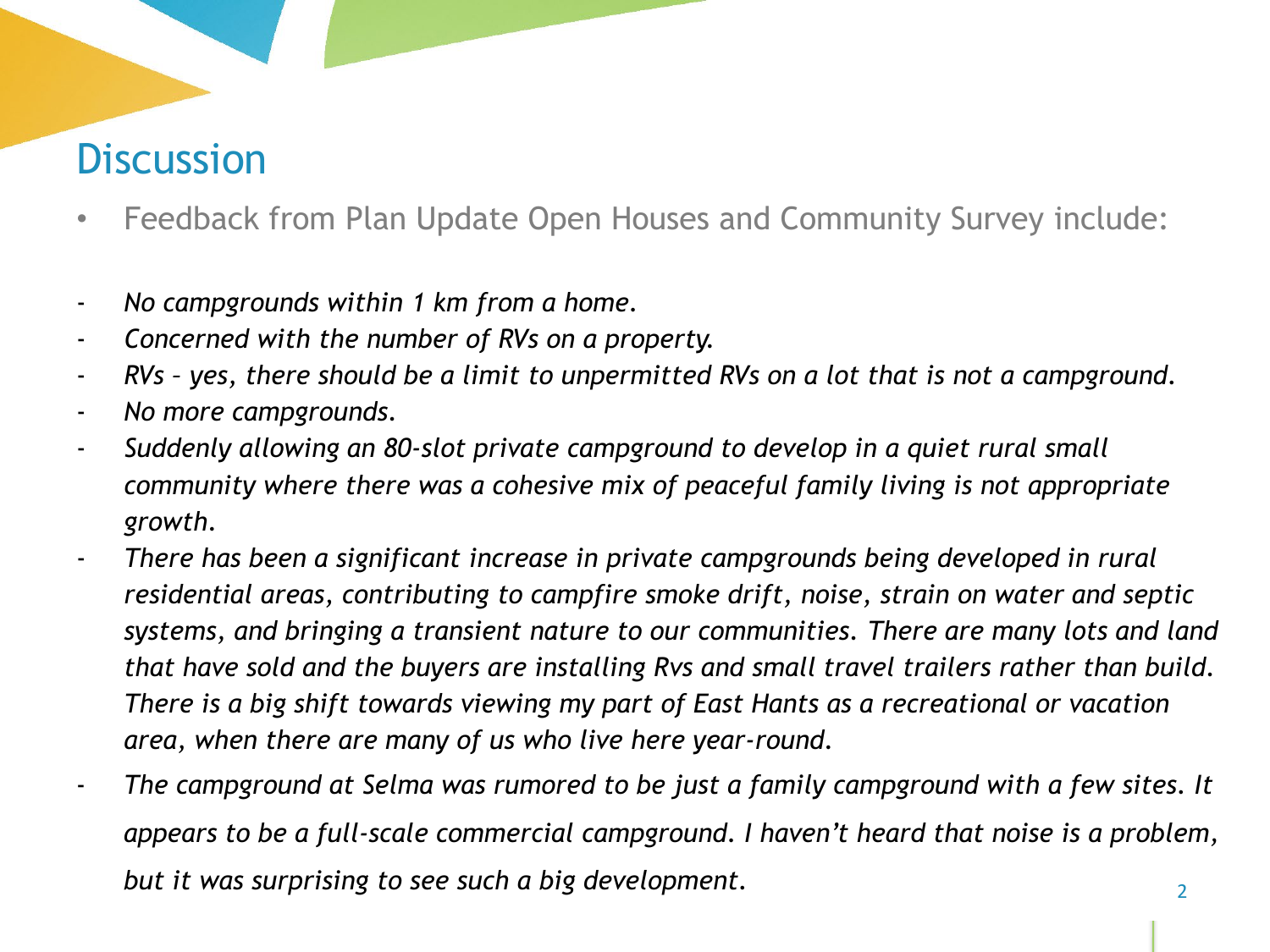#### Proposed Amendments

- Update the definition of campground to make it more clear and more in line with definitions used in Kings and Cumberland:
	- o **Campground** means a building, structure, land, or part thereof used for a range of overnight camping experiences, including but not limited to tenting, recreational vehicle sites (serviced and un-serviced), and other camping structures. This includes accessory facilities that support camping, including, but not limited to, administration offices, laundry facilities, recreation halls and canteens, but does not include the use of mini-homes or recreational vehicles on a permanent year-round basis.
- Staff also recommend that a new definition is added to the Land Use Bylaw that describes camping structures such as geodomes, yurts, oTENTiks, and other similar structures.
	- o **Camping structure** means a building or structure constructed for temporary or seasonal use and may include but is not limited to yurts, geodomes, oTENTiks, wood structures, or other camping structures.

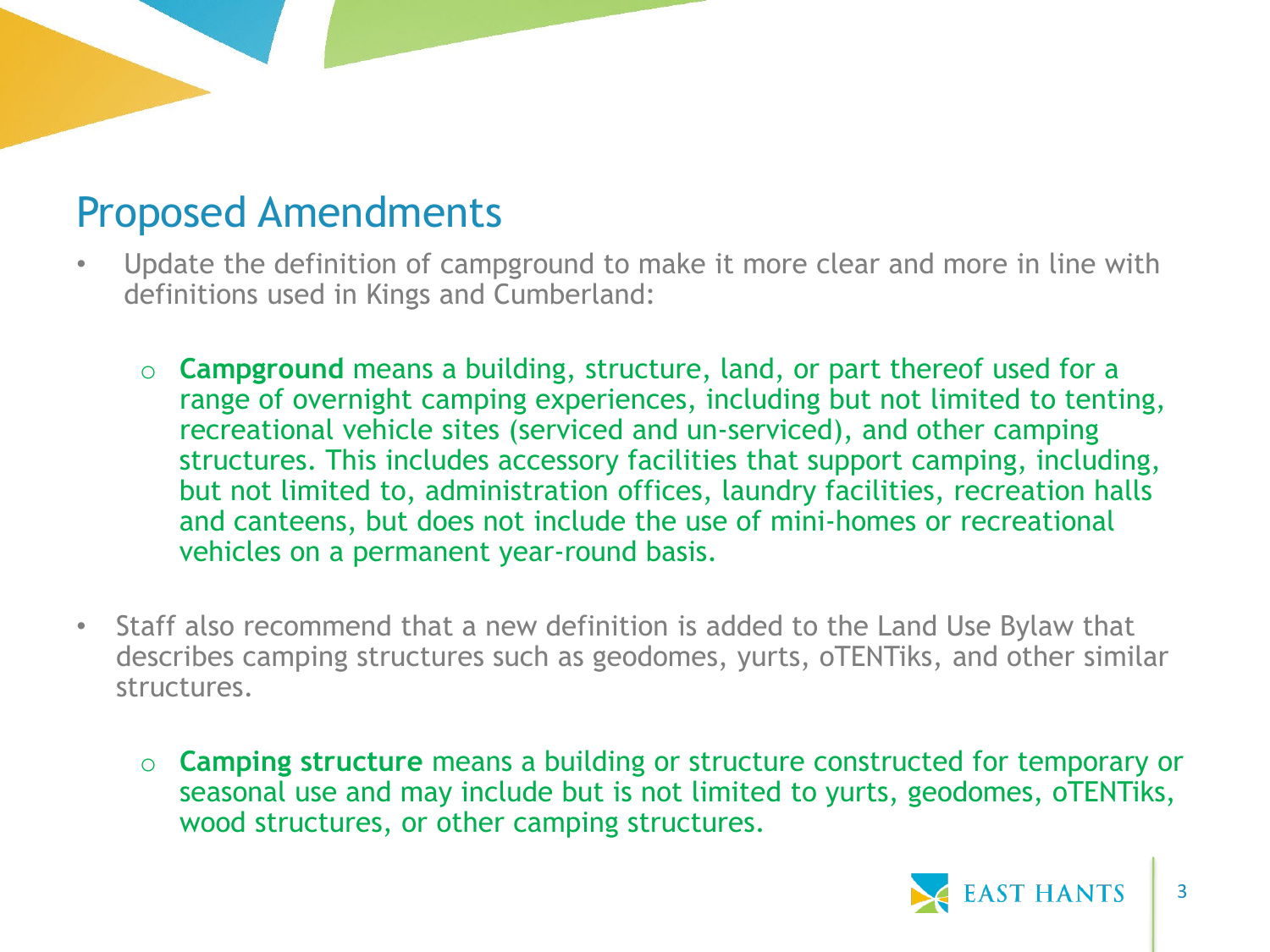### Proposed Amendments Continued

- Staff are recommending that campgrounds be permitted by site plan approval, which will permit neighbouring residents to view the site plans and ask questions before a permit it issued for the campground use.
- Campground regulations from Kings and Cumberland have been taken into consideration.
- Staff recommend that the following matters be addressed by site plan approval:
- 1. A single unit dwelling shall be permitted as an accessory use for the residence of the owner or operator of the campground.
- 2. The minimum lot size of a campground shall be 2 hectares and the minimum lot frontage shall be 30 m.
- 3. Where a neighbouring land use is residential and within 250 m of the campground, the campground shall be buffered with fencing, opaque vegetative strips (or existing substantive vegetation), or berms to minimize the transmission of noise.
- 4. Fires are only permitted in fire pits, barbeques, wood burning stoves or other facilities.
- 5. All elements, including parking, camp sites, public gathering areas, loading areas, and outdoor storage shall be setback 12 m from the side and rear lot boundaries.
- 6. Refuse shall be enclosed and concealed.
- 7. All disturbed areas not used for structures, refuse, parking and circulation shall be landscaped.
- 8. The campground shall not create undue traffic or pedestrian hazards, traffic and pedestrian circulation shall be clearly marked.
- 9. Campgrounds that existed on the date of the adoption of this Bylaw and that do not meet the above requirements shall be permitted provided any expansions are required to apply for site plan approval.